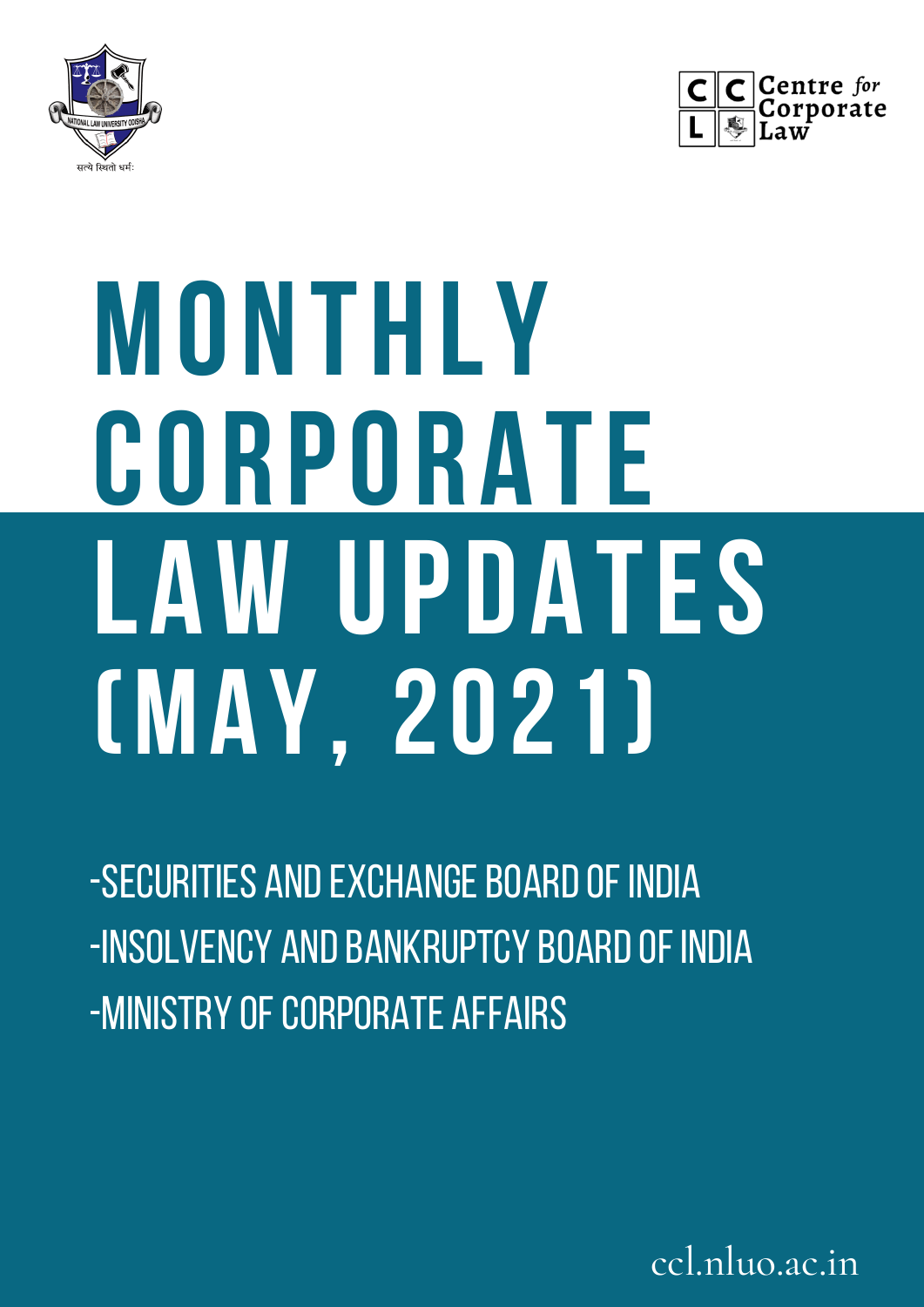

## INSOLVENCY AND BANKRUPTCY BOARD OF INDIA

**End of the Personal Guarantors saga under IBC [Lalit Kumar Jain Vs. Union of India & Ors.]**

The Supreme Court has finally put an end to the long drawn saga of Personal Guarantors under the IBC. This case challenges the constitutionality of the notification whereby the Central Government had brought to force the provisions under IBC related to personal guarantors.

The main contention in challenging the notification was that the Central Government exercised excessive delegation in bringing the provisions to effect only for personal guarantors.

The Apex Court concluded that the Central Government was well within its powers to bring the provisions to force and NCLT shall be the forum for adjudication in order to consolidate creditors and avoid multiplicity of claims. Despite of the fact that the Apex Court recognised a couple of lacunae in the concerned notification specifically with respect to the guarantors right to subrogation, it was ratified in toto and was held as valid and legal.

This judgement will be the start of a new era for the implementation of IBC. It will be interesting to see when and how the rest of the provisions are brought into force by the Central Government.

[Order can be accessed [here](https://main.sci.gov.in/supremecourt/2020/26016/26016_2020_37_1501_28029_Judgement_21-May-2021.pdf)**]**

**Continuing the IBC vs State Legislation debate [Directorate of Economic Offences Vs. Binay Kumar Singhania & Ors]**

The interplay between IBC and other legislations is quickly becoming the most soughtafter topic in the legal fraternity. Though it is well settled that the moratorium under Section 14 of IBC expressly stops the institution or continuation of pending proceedings against the Corporate Debtor, some laws creep in to create an exception.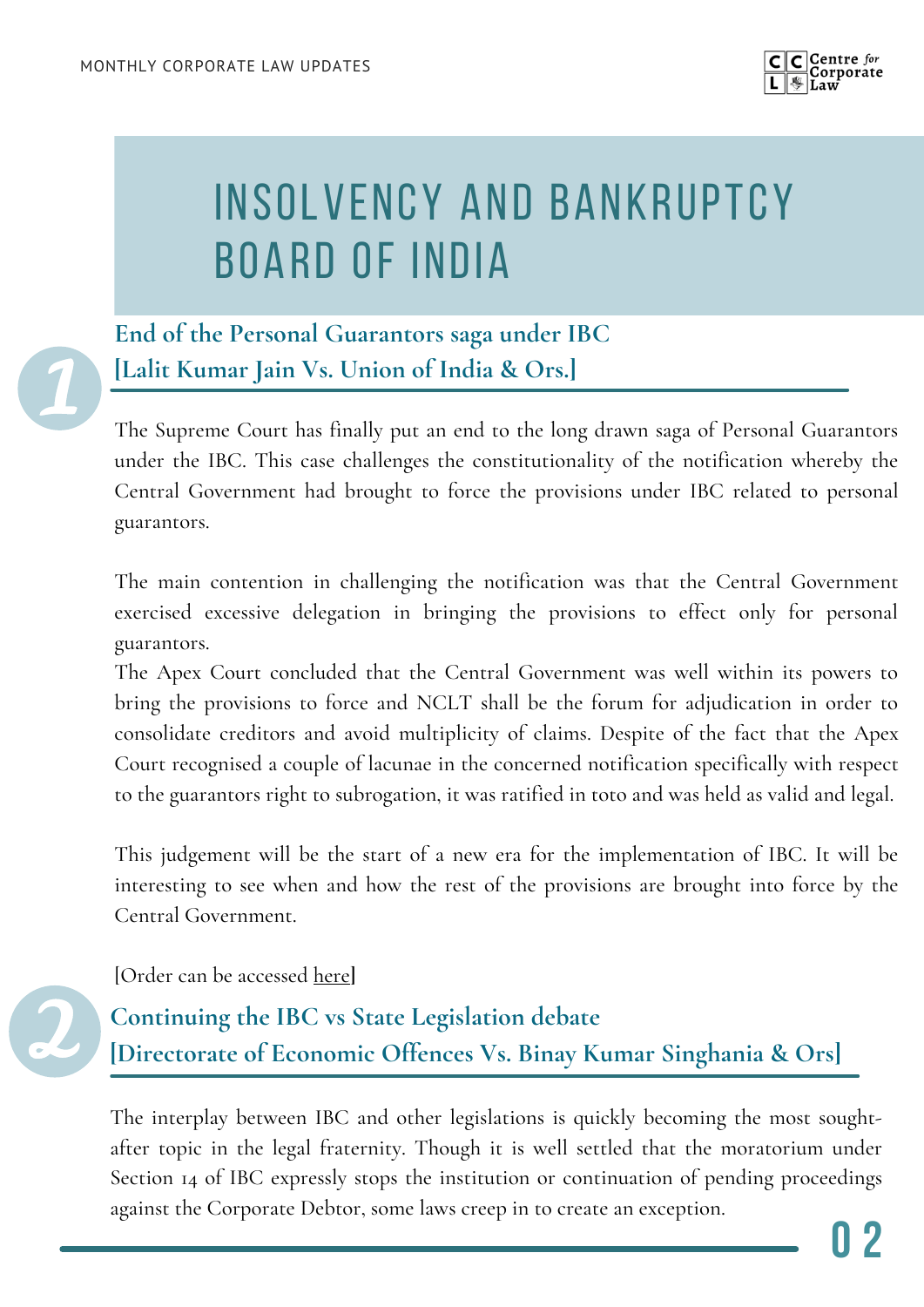

# INSOLVENCY AND BANKRUPTCY BOARD OF INDIA

On the same lines, an interesting decision was recently pronounced by the NCLAT, New Delhi.

The issues in the instant case concerned the interplay between the IBC and the West Bengal Protection of Interest of Depositories in Financial Establishment Act, 2013 ("WBPIDFE Act"). The latter Act was enacted to provide for the protection of interest of depositors in financial establishments in West Bengal. The WBPIDFE Act attaches the assets of the Corporate Debtor so as to not make them available at the Resolution Professional's disposal which creates a contradiction.

In dealing with the overriding effect of the IBC, the tribunal ruled that the two statutes are of two different fields with two different aims. While IBC aims at resolution of the corporate persons under insolvency, WBPIDFE Act aims to protect the interest of depositors and provides for penal actions. Therefore, it was ultimately ruled that the property of the corporate person under insolvency can be attached under the provisions of the WBPIDFE Act.

This judgment is under the scanner for several reasons. One of the reason is that, this comes in contrast with the decision passed by the NCLAT itself in the case of The Directorate of Enforcement vs. Sh. Manoj Kumar Agrawal and Ors where IBC was found to have an overriding effect on the Prevention of Money laundering Act, 2002 which operates on similar lines as the WBPIDFE Act.

[Order can be accessed [here](https://nclat.nic.in/Useradmin/upload/6173227986091315049423.pdf)]



**Karnataka High Court takes a departure from the NCLAT's ruling with respect to similar state legislations**

**[M/s. Dreams Infra India Pvt. Ltd. Vs. The Competent Authority Dreamz Infra India Pvt. Ltd.]**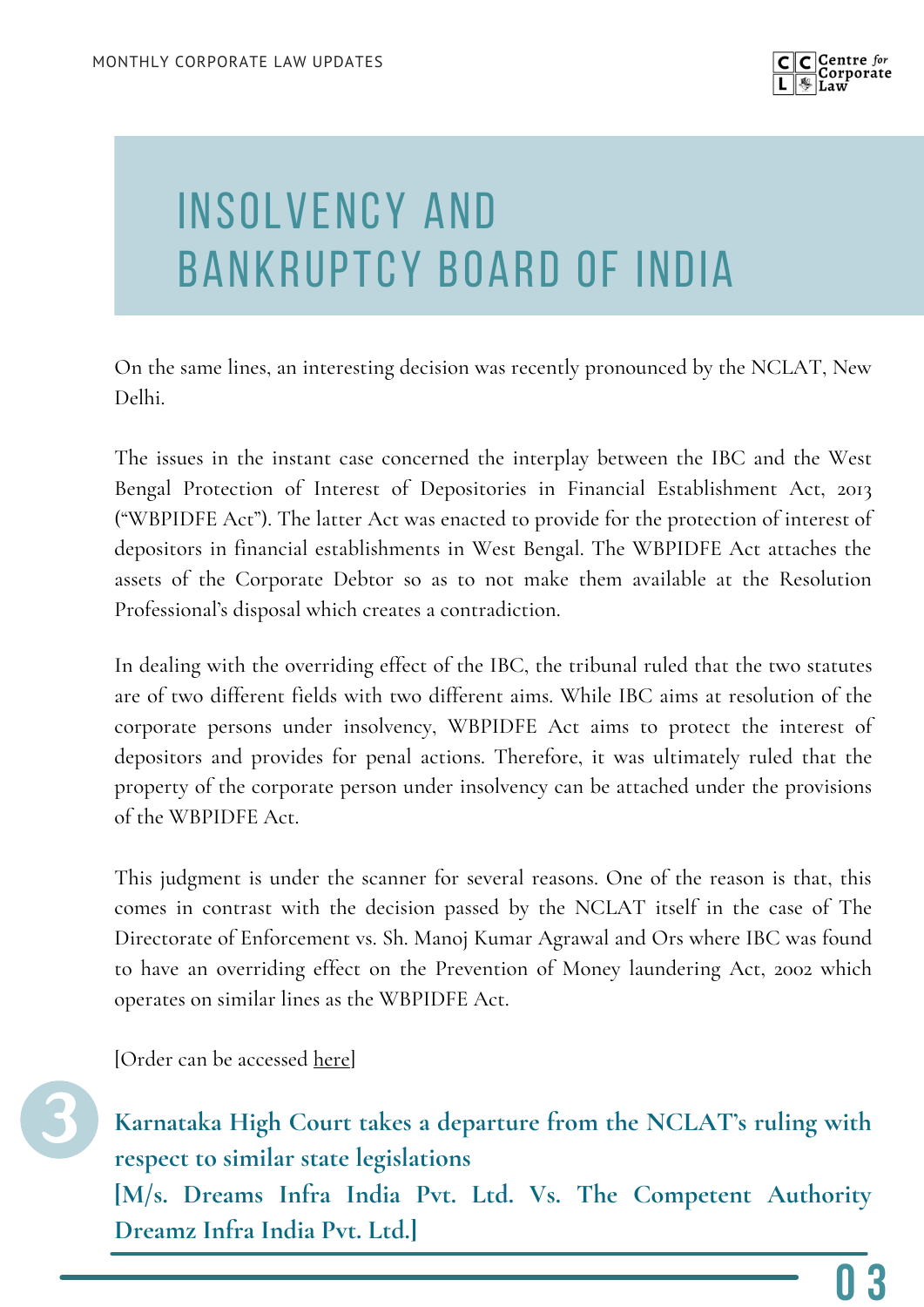

# INSOLVENCY AND BANKRUPTCY BOARD OF INDIA

Similar to the WBPIDFE Act, the Karnataka Protection of Interest of Depositors in Financial Establishment Act, 2004 ("KPIDFE Act") is also a state legislation which recently came head to head with IBC. While the NCLAT in Directorate of Economic Offences Vs. Binay Kumar Singhania & Ors. was of the view that the IBC will not override the WBPIDFE, the High Court of Karnataka seems to be more in alignment with the judicial pronouncements rendered by the Hon'ble Apex Court in Alchemist Asset Reconstruction Company Limited while ruling that the IBC will override the KPIDFE Act. In the instant case, since CIRP was already initiated by some homebuyers and a Resolution Professional had been appointed, in light of the same the Hon'ble High Court was of the opinion that proceedings under Section  $7<sub>(1)</sub>$  of the KPIDFE Act cannot sustain.

It will be interesting to see how far this dilemma between the IBC and state laws continues.

[Order can be accessed [here](https://ibbi.gov.in/uploads/order/838c03159f9b3a0fe366f672c495bc10.pdf)]



**Disputed claims continue to wander under the aegis of IBC [Sirpur Paper Mills Limited Vs. I.K. Merchants Pvt. Ltd.]**

The clean slate doctrine under IBC, laid down in the landmark case of Essar continues to haunt disputed claim holders. According to the clean slate theory, after the approval of the resolution plan, the Corporate Debtor undertakes a new avatar and disputed claims are like "hydra head popping up" severely disrupting the working of the successful resolution applicant. The facts of the case are such that on the date when the insolvency commenced, the award granted by the Arbitral Tribunal in favor of the respondent was challenged by the Corporate Debtor. under Section 34 of the Arbitration and Conciliation Act, 1996 and hence was not a crystallized claim to be filed before the Resolution Professional. The issue in the present proceedings was regarding the maintainability of the application for setting aside of the Award post the approval of the Resolution Plan. The High Court of Calcutta while deciding on the issue did not even bother to get into the merits of the case considering that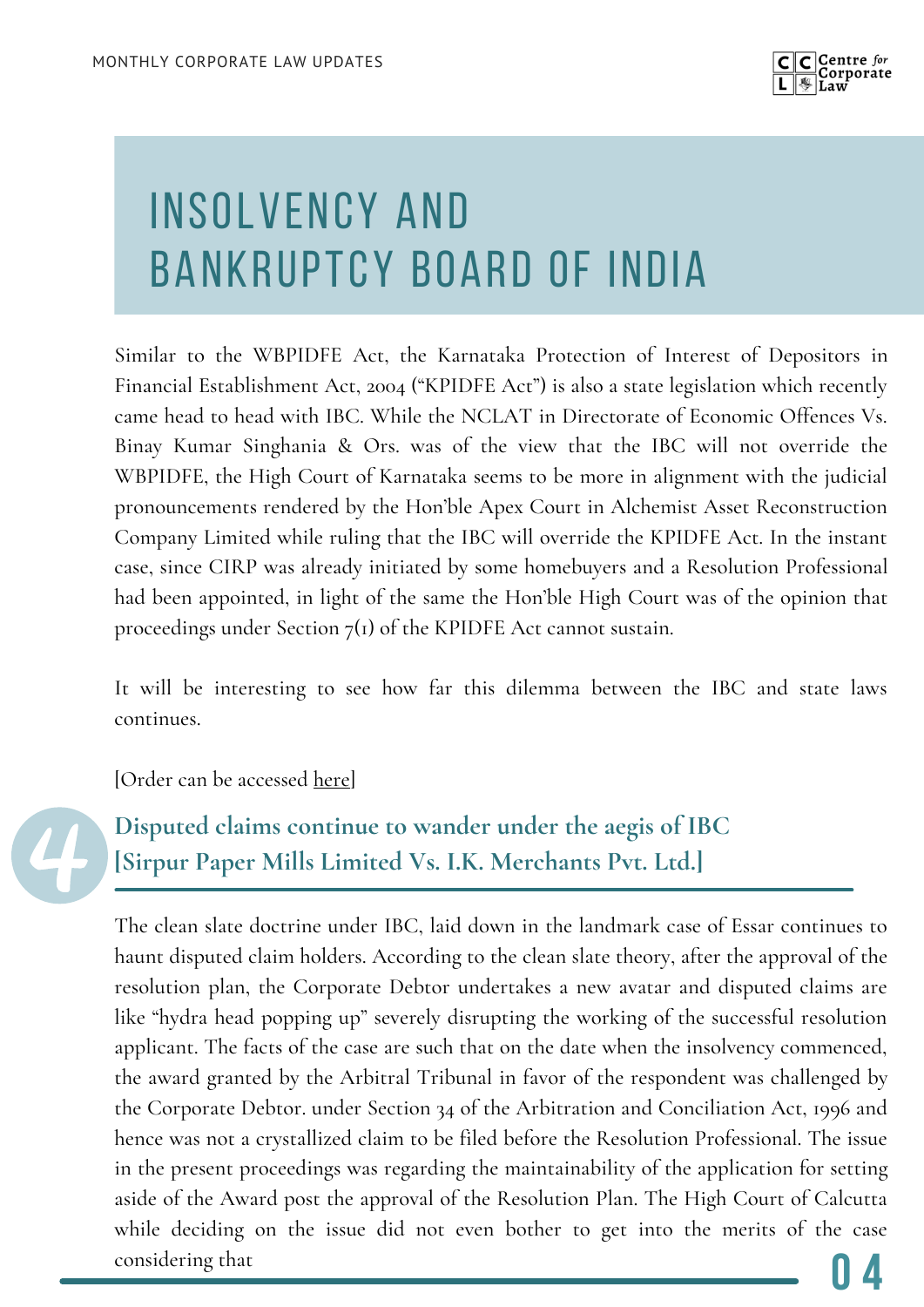

# INSOLVENCY AND BANKRUPTCY BOARD OF INDIA

the approval of the resolution plan would either ways render the entire proceedings infructuous and once again upheld the clean slate doctrine.

[Order can be accessed [here](https://www.livelaw.in/pdf_upload/display-14-393144.pdf)]



**NCLT uses inherent powers to do justice to Senior Citizen [Deepak Narrottam Sampat vs. Jitender Kumar Jain]**

The NCLT, Mumbai has rendered a very surprising judgement while using its inherent powers under Rule 11 of the NCLT Rules, 2016. The petitioner was a 72 year old septuagenarian who had invested all his terminal benefits with the Corporate Debtor. CIRP was initiated against the Corporate Debtor, however the petitioner failed to file a claim before the Resolution Professional in due time and hence the same was rejected. Further the instant petition was also filed by the petitioner under Section  $60(5)(c)$  of the IBC seeking direction to the Liquidator to accept his claim after considerable delay. Despite of the fact that the filed claim was grossly barred by limitation, the NCLT chose to not apply a strait jacket formula while deciding on it and considered the miseries of the applicant while allowing his claim.

[Order can be accessed [here](https://nclt.gov.in/sites/default/files/January2021/final-orders-pdf/IA%20252%20of%202021%20in%20CP%201055%20of%202017%20Roofit%20Industries%20Ltd%20NCLT%20ON%2019.05.2021%20FINAL.pdf)]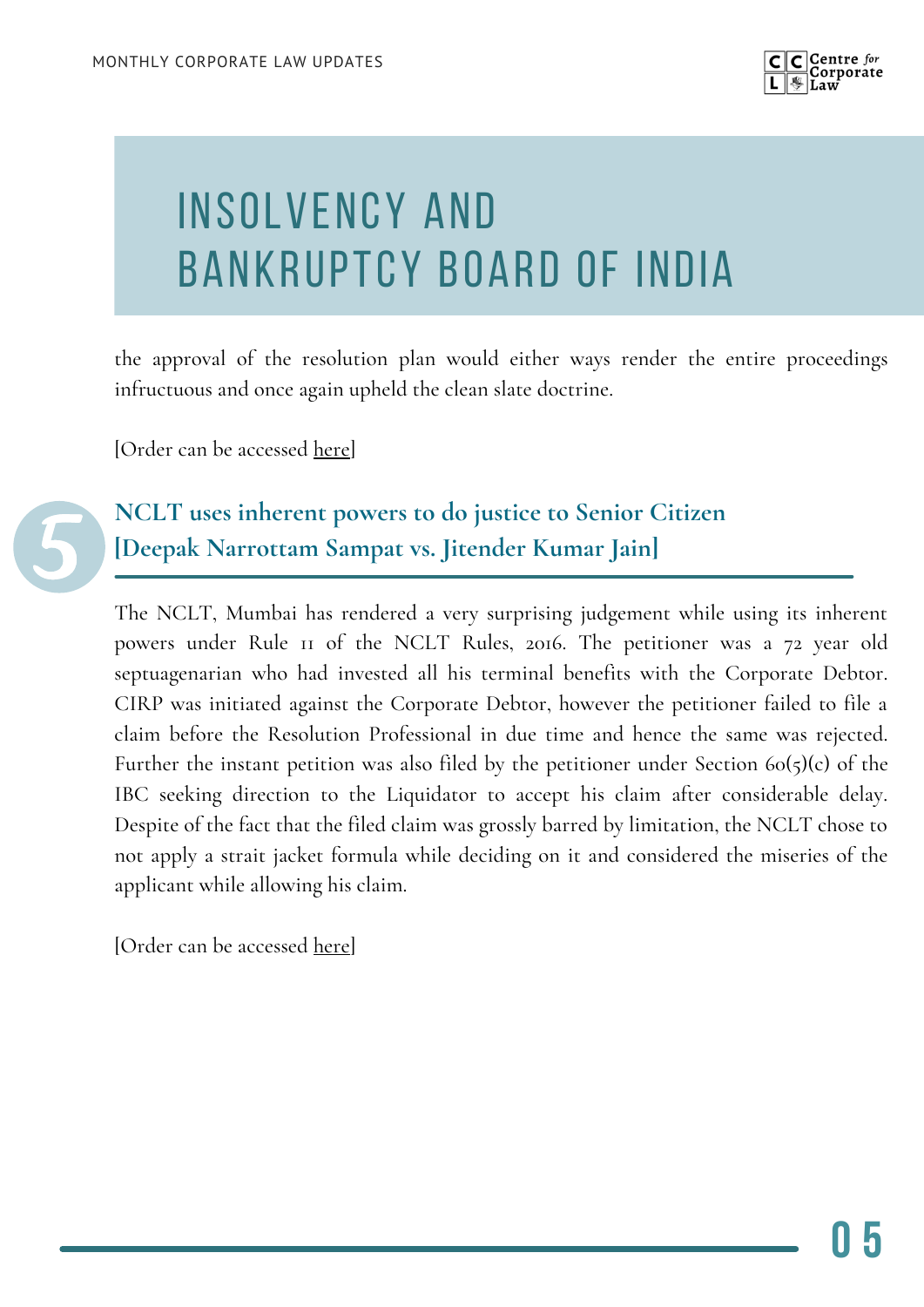

#### **ORDERS**



## **Cairn India penalized for Buyback fraud**

The recent Buybacks in the Indian Financial markets have been subject to controversy, especially after the Vedanta saga. One of the more recent instances related to buybacks came to light in the matter of Cairn India.

The issue in this case was regarding the unintentional buyback announced by the directors of Cairn India. The question which SEBI sought to answer was whether the act of making such announcements amounts to fraud.

The facts of the case were that Cairn India and its directors made a public announcement of buyback of their listed shares. SEBI's investigation revealed that Cairn India did not place adequate buy orders despite the availability of adequate sell orders at NSE. Thus, failing to achieve even the minimum buyback size assured.

[Order can be accessed [here](https://www.sebi.gov.in/enforcement/orders/may-2021/adjudication-order-in-respect-of-cairn-india-ltd-p-elango-aman-mehta-and-neerja-sharma-in-the-matter-of-cairn-india-ltd-_50186.html)]



### **SEBI fines Biocon Limited for violating market norms**

SEBI through its Prevention of Insider Trading Regulations (PIT), mandates the adoption of a Code of Conduct. This Code while governing trading by a company's employees, keeps a check on Insider Trading. Market norms require that the violation of a Code of Conduct be informed to SEBI 'promptly'. However, recently SEBI penalised Biocon Limited for its failure to promptly inform SEBI regarding violation of its Code of Conduct.

SEBI discovered that Narendra Chirmule, a designated person engaged in trading of the company's securities when the trading window was closed. In doing so, he violated the PIT Regulations. Chirmule informed the company of his transaction during the trading window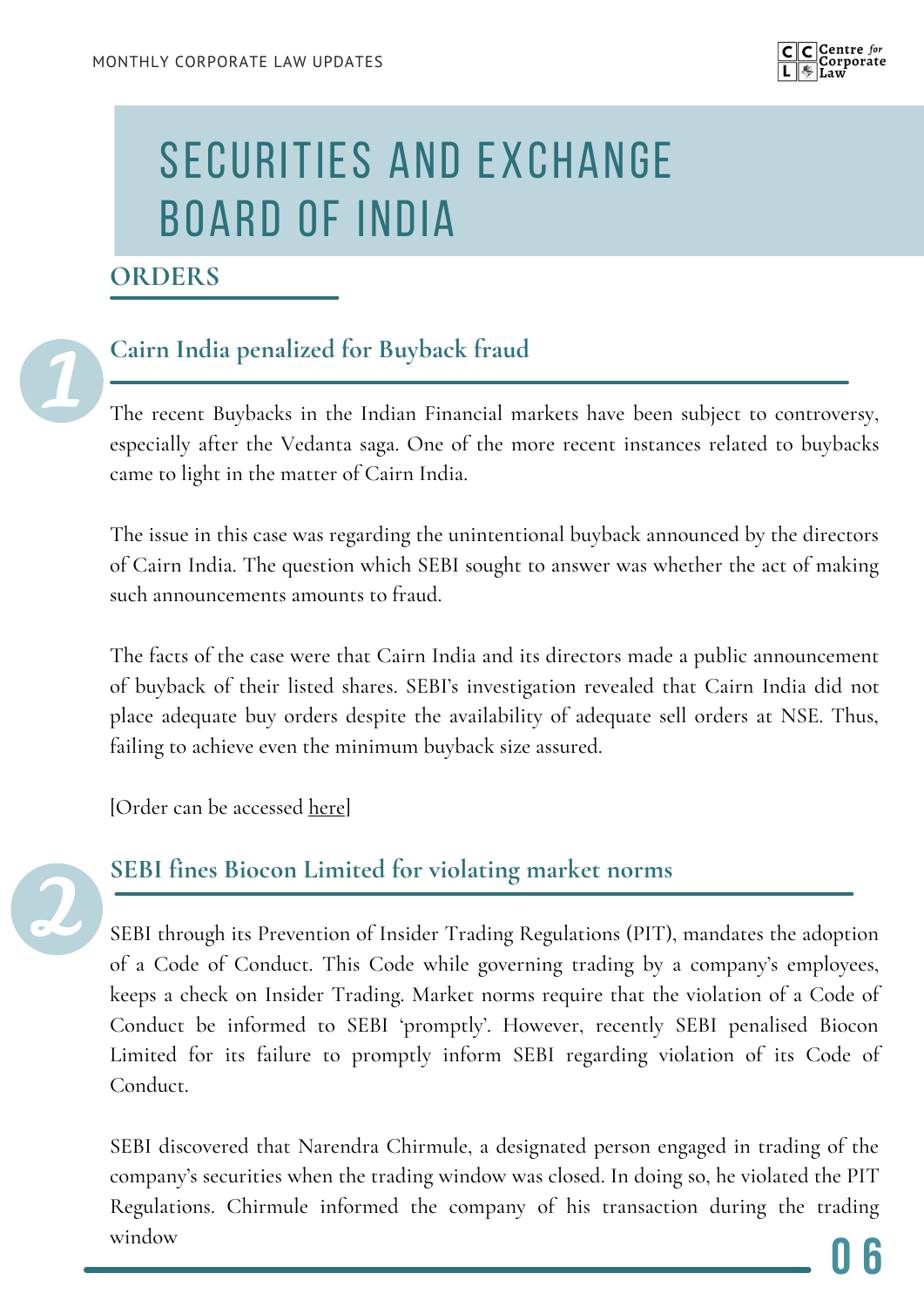

closure. However, Biocon informed SEBI only after 28 days of becoming aware of this violation. Holding the Company in violation of its Code of Conduct and the PIT Regulations, SEBI levelled a fine of Rs. 9 lakhs.

[Order can be accessed [here\]](https://www.sebi.gov.in/enforcement/orders/may-2021/adjudication-order-in-respect-of-narendra-chirmule-and-biocon-ltd-in-the-matter-of-biocon-ltd-_50187.html)

**REPORTS & STATISTICS**

**Consultation Paper on Review of the regulatory framework of promoter, promoter group and group companies as per Securities and Exchange Board of India (Issue of Capital and Disclosure Requirements) Regulations, 2018 (May 11)**

The financial market's regulator SEBI is on a massive spree of implementing the recommendations of the primary markets advisory committee ("PMAC"). As the markets are getting matured, the need to update the regulatory regime has also increased. In light of the same, SEBI through its recent Consultation Paper has taken up the review of the regulatory framework of promoter, promoter group. It focuses on four aspects:

- **Reduction in lock-in-period**

Lock-in period is the time period during which investors are barred to sell their investments. Further, this lock-in period seeks to protect the interests of small investors who invest in the idea of promoter itself. Presently, the lock-in period post an IPO is three years. In this regard, SEBI has proposed that if the object of the issue involves offer for sale, then the minimum promoters' contribution of 20 per cent should be locked-in for one year from the date of allotment in the IPO. This proposal may bring flexibility to promoters with respect to their post IPO holdings, in turn incentivising them to undertake IPOs.

- **Rationalization of the definition of promoter group & streamlining the disclosure of the group companies**

Disclosure requirements of Promoters have been a long-standing challenge. Any company seeking to undertake an IPO is required to make disclosures regarding 'promoter group' and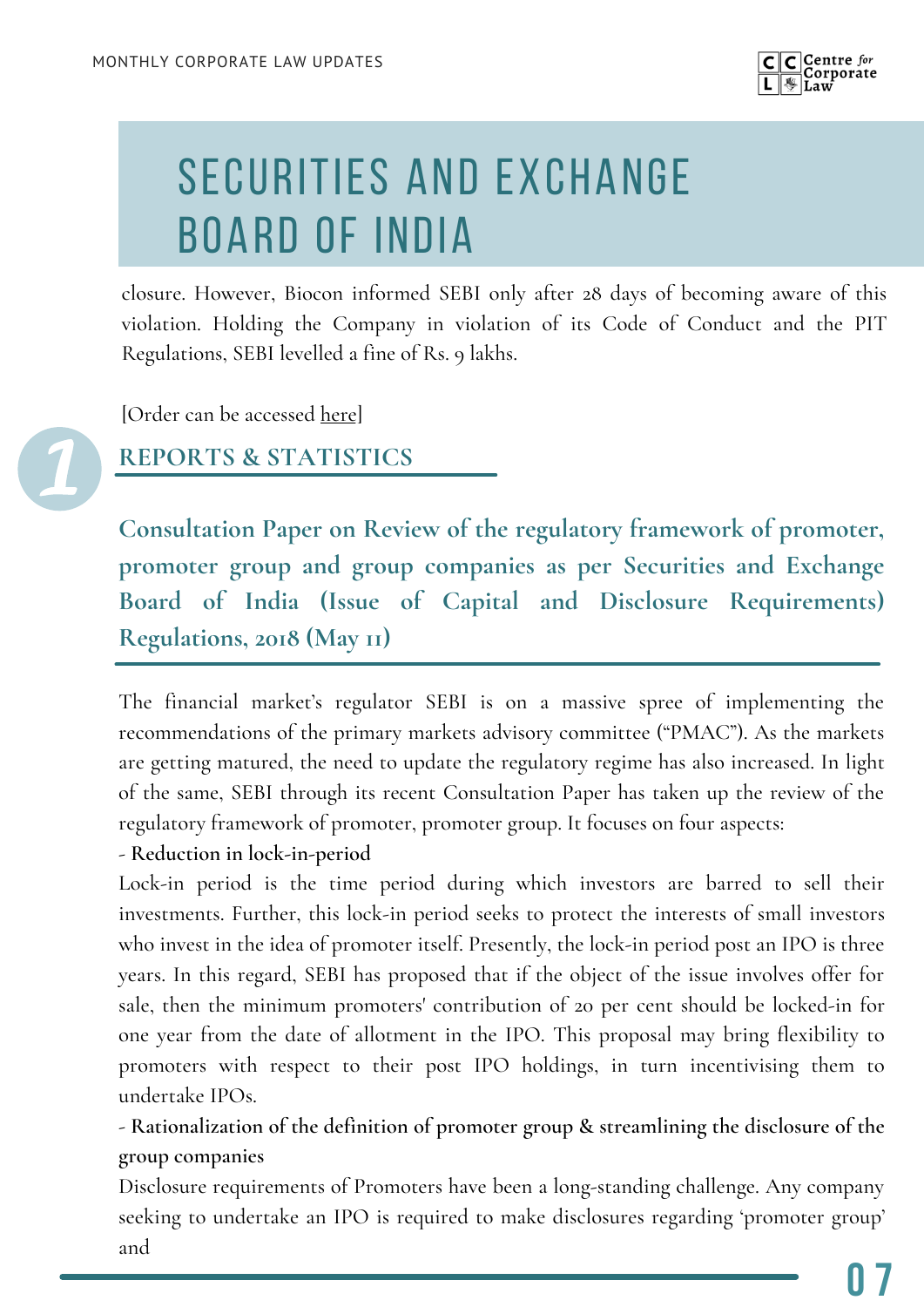

'group of companies' in its offer document. Noting the present burdensome provisions of promoter group disclosing interrelationships within the group, SEBI has proposed to rationalize the disclosure burden, while bringing it in line with post listing disclosure requirements. This proposal while helping the issuer company reducing disclosure burden, will also aid in smooth investment decision by Investors due to lesser, yet effective disclosures.

#### **- Redefinition of 'Promoters' to 'Person in Control'**

It is a common observation that high net worth individuals, institutional investors etc, are investing heavily in the public companies, and thereby, gaining substantial control over their affairs. Even though they exercise such massive control, they do not fall under the sweep and expression of the term promoters. Therefore, SEBI is willing to promote an alternative term i.e., 'person in control'. It refers to those persons who have a substantial shareholding in the company. This may help in better scrutiny over the affairs of the company, enable fair market price discovery, and ultimately protect investors' interest.

[Report can be accessed <u>here</u>]

## **REGULATIONS**

## **SEBI (Issue of Capital And Disclosure Requirement (5th May)**

In recent years, India has made its mark by being amongst the top countries with the start-up ecosystem. However, the need of the hour is to increase capital availability for these start-ups. So, in 2019 the SEBI introduced a mechanism called Innovators Growth Platform (IGP) intending to provide easy access for the start-ups to list their shares. However, IGP failed to get traction owing to issues related to the minimum holding period for pre-issue shareholding, norms for allowing discretionary allotment to eligible investors, etc. Therefore, the SEBI decided a slew of relaxations in the norms to encourage startups to go public and list on the IGP.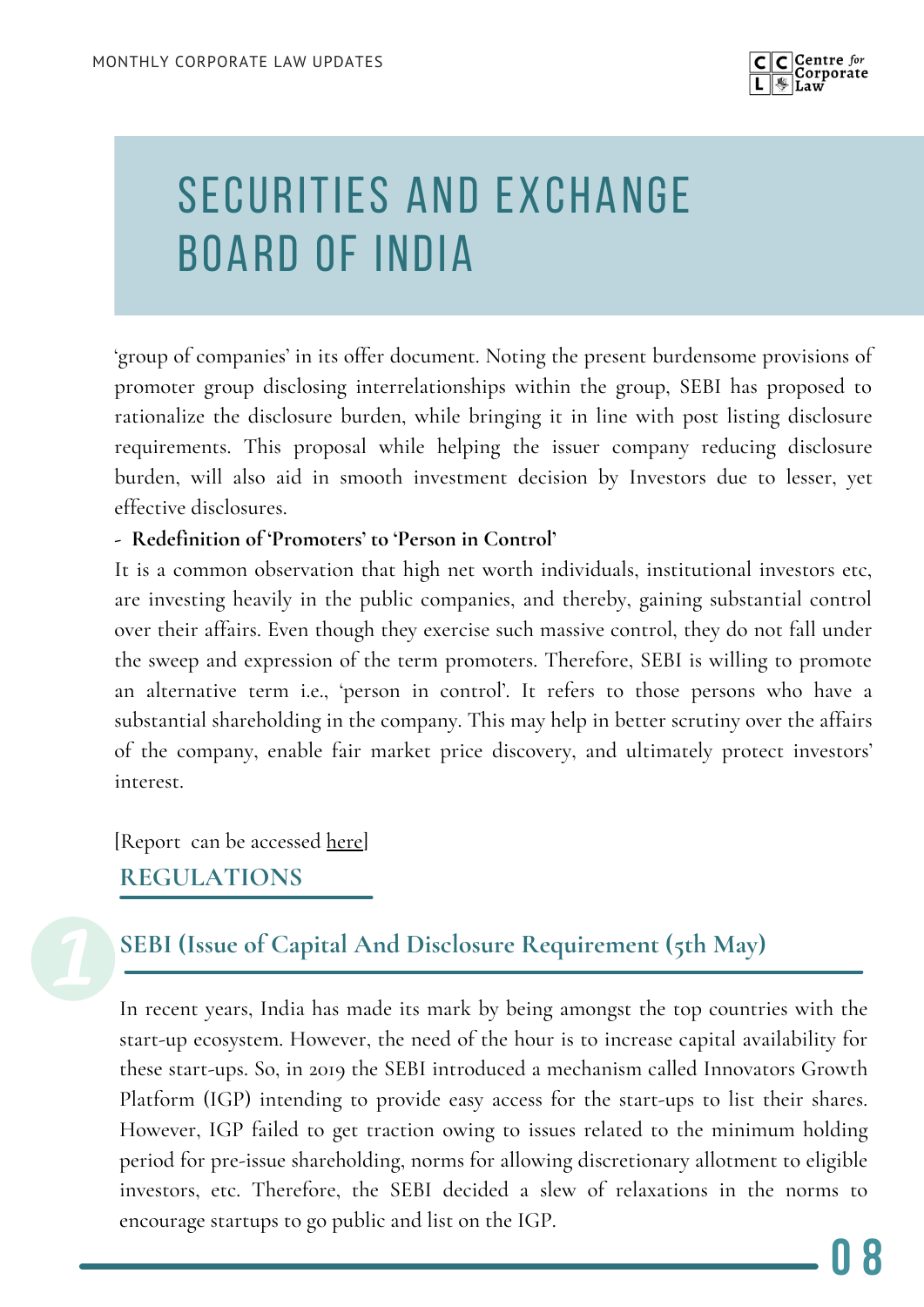

(Regulation can be accessed [here\)](https://www.sebi.gov.in/legal/regulations/may-2021/securities-and-exchange-board-of-india-issue-of-capital-and-disclosure-requirements-second-amendment-regulations-2021_50078.html)

## **SEBI (Listing Obligations and Disclosure Requirements) (Second Amendment) Regulations, 2021 (5th May)**

One of the many obstacles encountered by the SEBI when making executive decisions is balancing the multitude of interests of the various stakeholders in the business. The Companies Act, 2013 introduced the concept of independent directors (IDs) for the same purpose. In March 2021, the need was soon realized by SEBI for the inclusion of IDs and released a consultation paper on 'Review of Regulatory Provisions Related to Independent Directors'. In a bid to align the provisions of LODR Regulations, with that of the provisions of the Companies Act, 2013, the SEBI recently introduced the second amendment to the LODR regulations.

The SEBI focused primarily on the establishment of the risk management committee (RMC). It approved changes related to the applicability, constitution, and role of the RMC of listed entities. It stated that RMC shall have a minimum of three members with at least one ID to lend technical business acumen and independent judgment on the SEBI's deliberations on a multitude of issues ranging from strategy & risk management to performance evaluation of the SEBI itself. Further, it also notified the mandatory disclosure of specific contents on the website of a listed entity along with the revelation of the schedule of analyst or institutional investor meet on their website.

The SEBI also incorporated few minor adjustments to ensure gender equality. Amidst the global debate over gender equality, making it mandatory for listed entities to have at least one female director on their board of directors appears to be quite novel and impressive. These amendments and the extension of certain provisions to listed entities have been made to encourage ease of doing business. It is predicted to have a significant impact on the corporate governance of these entities.

[Regulation can be accessed [here](https://www.sebi.gov.in/legal/regulations/may-2021/securities-and-exchange-board-of-india-listing-obligations-and-disclosure-requirements-second-amendment-regulations-2021_50100.html)]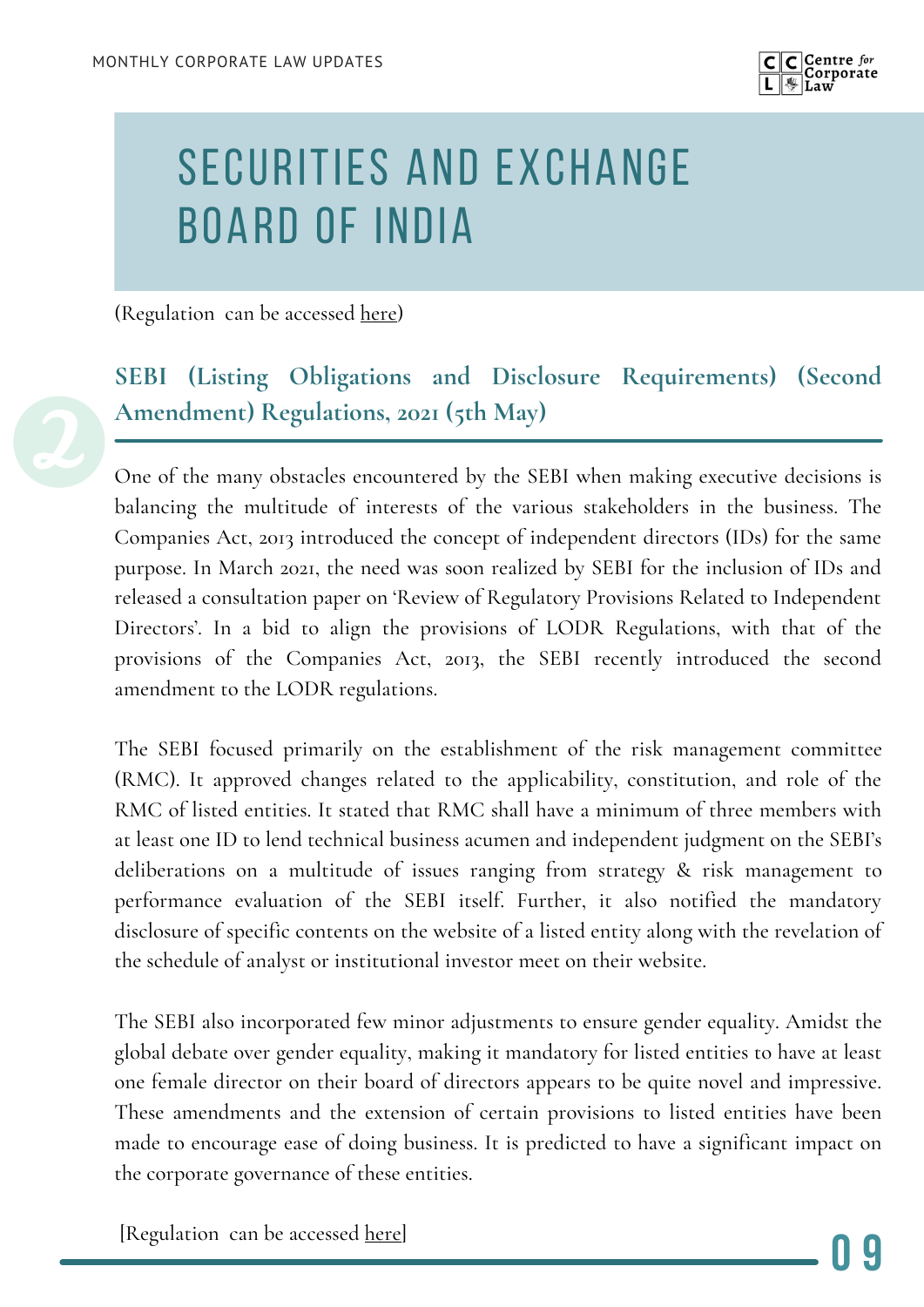

## **Securities and Exchange Board of India (Substantial Acquisition of Shares and Takeovers) (Amendment) Regulations, 2021(5th May)**

Another reform concerning the IGP was the change in the takeover regulations. Currently, many Indian companies are eyeing public listing overseas. Experts say that the startups are using Special Purpose Acquisition Company (SPAC) and shell companies as a way of public liquidity. If that becomes the norm, it is an opportunity lost for Indian capital markets and the regulator needs to provide opportunities for Indian investors.

To stanch a potential exodus of local companies to foreign capital markets, the SEBI is continuously aiming at encouraging successful Indian startups to list in the domestic markets. The SEBI eased up the process of substantial acquisition of shares and takeovers by approving certain amendments. It lowered the open offer requirement for startups from 25% to 49%, except in cases where the target company's management control changes. SEBI has also decided to relax the restrictions for companies who want to move from the Innovators Growth Platform to the mainboard. Startups who want to be listed can now do so by allocating 50% of their capital to qualified institutional investors. With these amendments, the IGP may turn out to be an effective tool for startups to raise public money.

[Regulation can be accessed [here](https://www.sebi.gov.in/legal/regulations/may-2021/securities-and-exchange-board-of-india-substantial-acquisition-of-shares-and-takeovers-amendment-regulations-2021_50077.html)]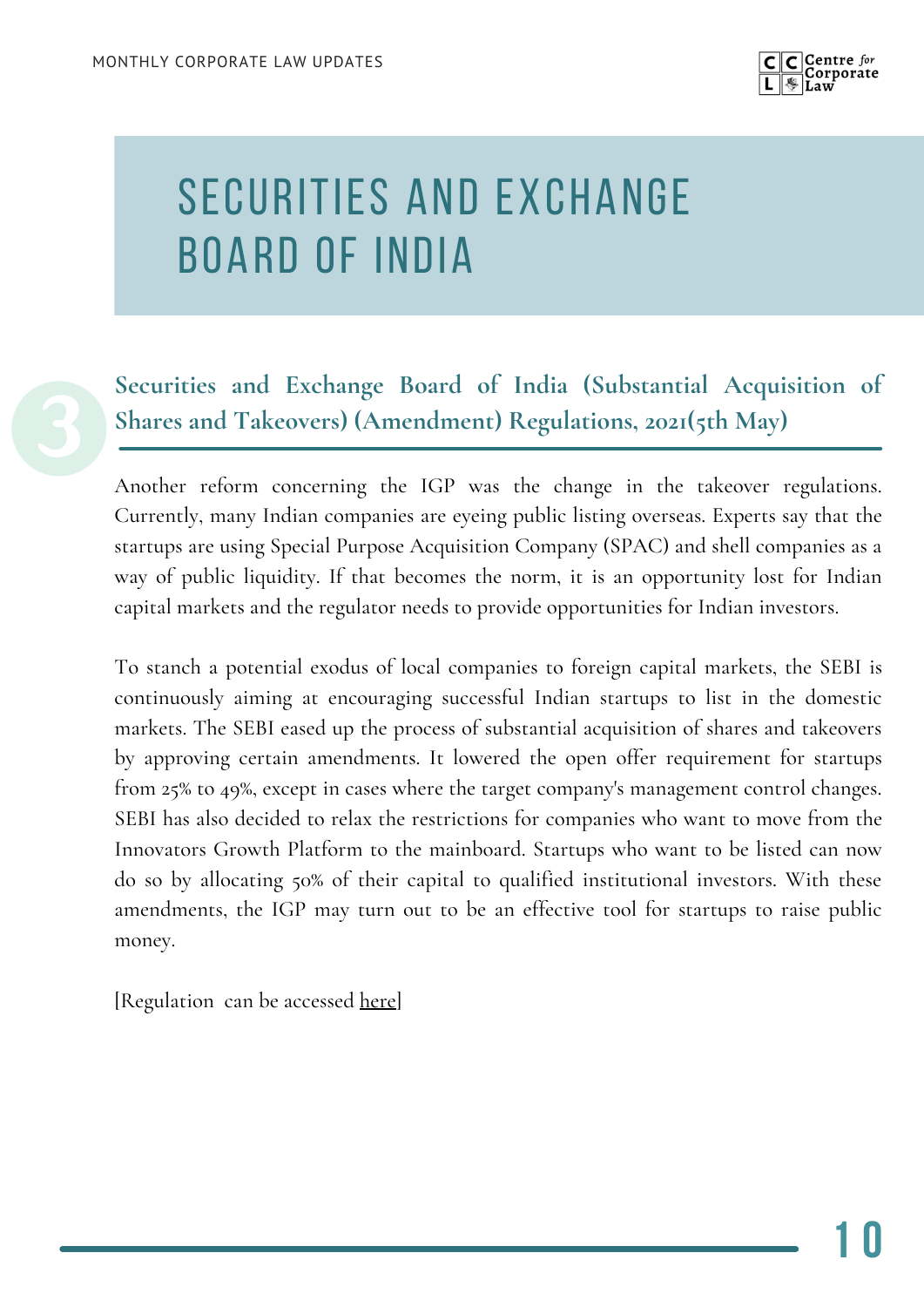

## MINISTRY OF CORPORATE AFFAIRS



#### **Relaxation w.r.t gap between Board Meetings**

Section 173 of the Companies Act, 2013 prescribes that companies hold periodic Board Meeting within a period of 120 days. In lieu of the difficulties rising due to the COVID-19 pandemic and requests received from stakeholders, the MCA vide its General Circular said that the requirement under this section stands extended by sixty days. This however is a temporary measure in light of the pandemic accompanied by lockdowns and is applicable to the first two quarters of the financial year 2021-22. The delayed board meetings can cause delay in the announcement of financial results.

[Notification can be accessed [here](https://www.mca.gov.in/bin/dms/getdocument?mds=dZUwhX9hMCv9X%252B5hgAoe5A%253D%253D&type=open)]



### **Relaxation of time for filing charge forms under Companies Act, 2013**

Every loan transaction seeking to create a charge on the company mandatorily requires registration. For registration of such charge, a form is filed on payment of fees in a manner prescribed by the registrar. However, owing to the adverse effects of the pandemic and accompanying lockdown, the Central Government has decided to relax the time for filing charge forms. This too is a temporary measure to ease the process of registration in these trying times.

[Notification can be accessed [here](https://www.mca.gov.in/bin/dms/getdocument?mds=Jk5WdP58JBNwkqVJxXfhbQ%253D%253D&type=open)]